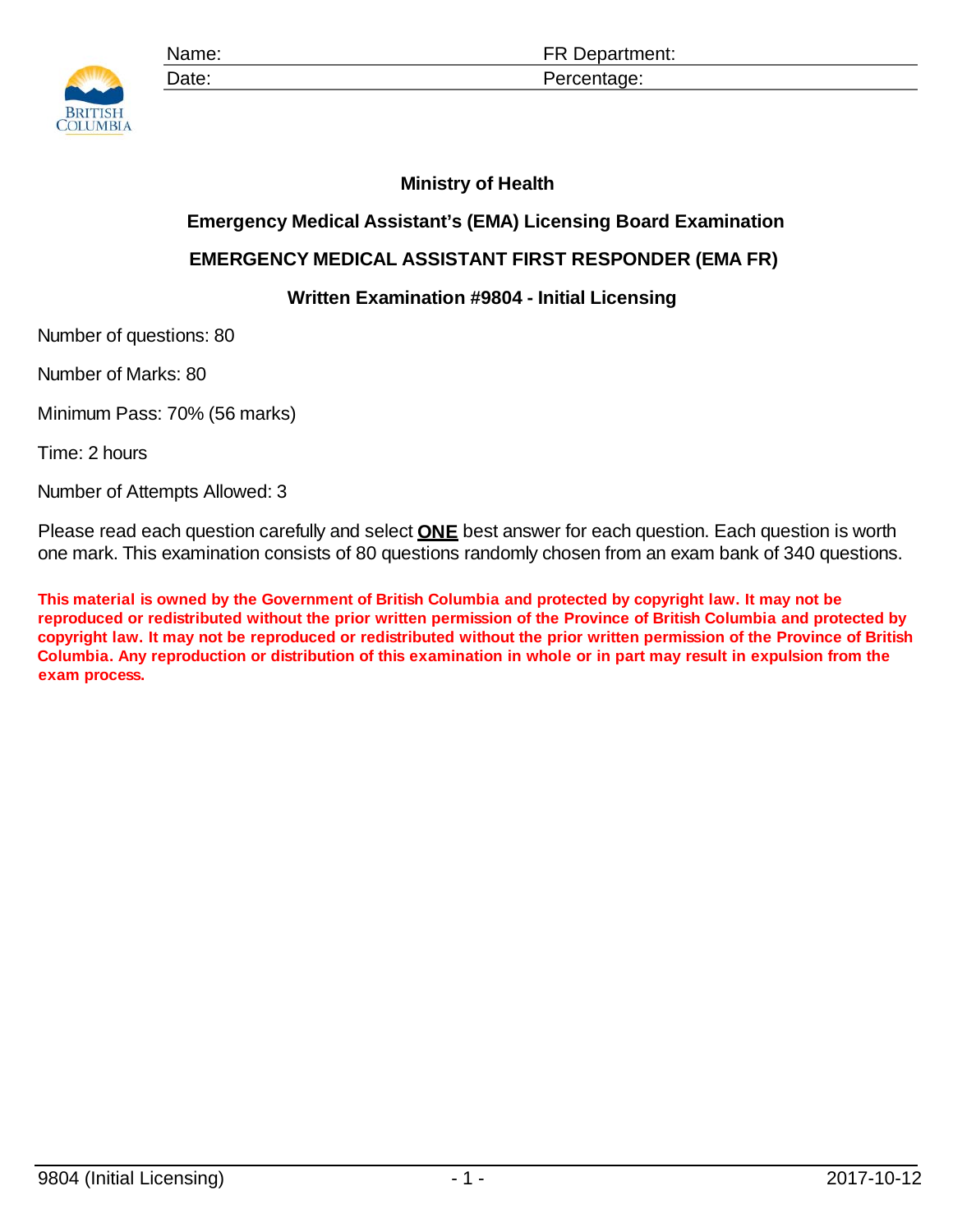| 1. The hand is ____________ to the elbow.                                                           |                                                                                                              |
|-----------------------------------------------------------------------------------------------------|--------------------------------------------------------------------------------------------------------------|
| Proximal                                                                                            | <b>Distal</b><br>B                                                                                           |
| Medial                                                                                              | Lateral                                                                                                      |
| 2. Maintaining a professional appearance as an EMA FR is important because it:                      |                                                                                                              |
| Let's bystanders know that you are<br>important                                                     | Helps to instill confidence in patients and<br>B<br>their families                                           |
| Allows other rescuers to recognize you<br>$\mathsf{C}$<br>from your dress                           | Is a local, provincial and federal<br>D<br>requirement                                                       |
| 3. If EMAs are preparing to assist with the delivery of a baby, what preparations should they make? |                                                                                                              |
| Place clean sheets, blankets, or towels<br>A<br>under the mother's buttocks and over her<br>abdomen | Have someone bring a large pot of water<br>B<br>to a boil on the stove                                       |
| Get a sterile obstetric kit ready to use<br>C<br>during the delivery                                | Have the mother lie flat on her back with<br>her legs extended                                               |
| 4. In special circumstances the Emergency Medical Assistants (EMA) Licensing Board may extend the   | licence of an EMA on one occasion provided all of the following requirements have been met <b>except</b> :   |
| The licence extension is for a maximum of<br>60 days                                                | the request is made before the EMA's<br>B<br>licence has expired                                             |
| the EMA is unable to complete renewal<br>requirements prior to licence expiry                       | the request is authorized by the BC<br>D.<br><b>Emergency Health Services Corporation</b>                    |
| $\gamma$                                                                                            |                                                                                                              |
| Severity                                                                                            | <b>Skin</b><br>B                                                                                             |
| Scale (1-10)                                                                                        | Signs and Symptoms<br>D                                                                                      |
| you?                                                                                                | 6. As an EMA, if a complaint is filed against you, you may appoint a third-party representative to represent |
| True                                                                                                |                                                                                                              |
| False<br>В                                                                                          |                                                                                                              |
| 7. Whose responsibility is it to determine if a gunshot or stab wound is criminal in nature:        |                                                                                                              |
| the triage nurse accepting the patient                                                              | the attending emergency medical<br>B<br>assistant                                                            |
| the police in conjunction with the criminal<br>justice system                                       | the receiving physician treating the victim                                                                  |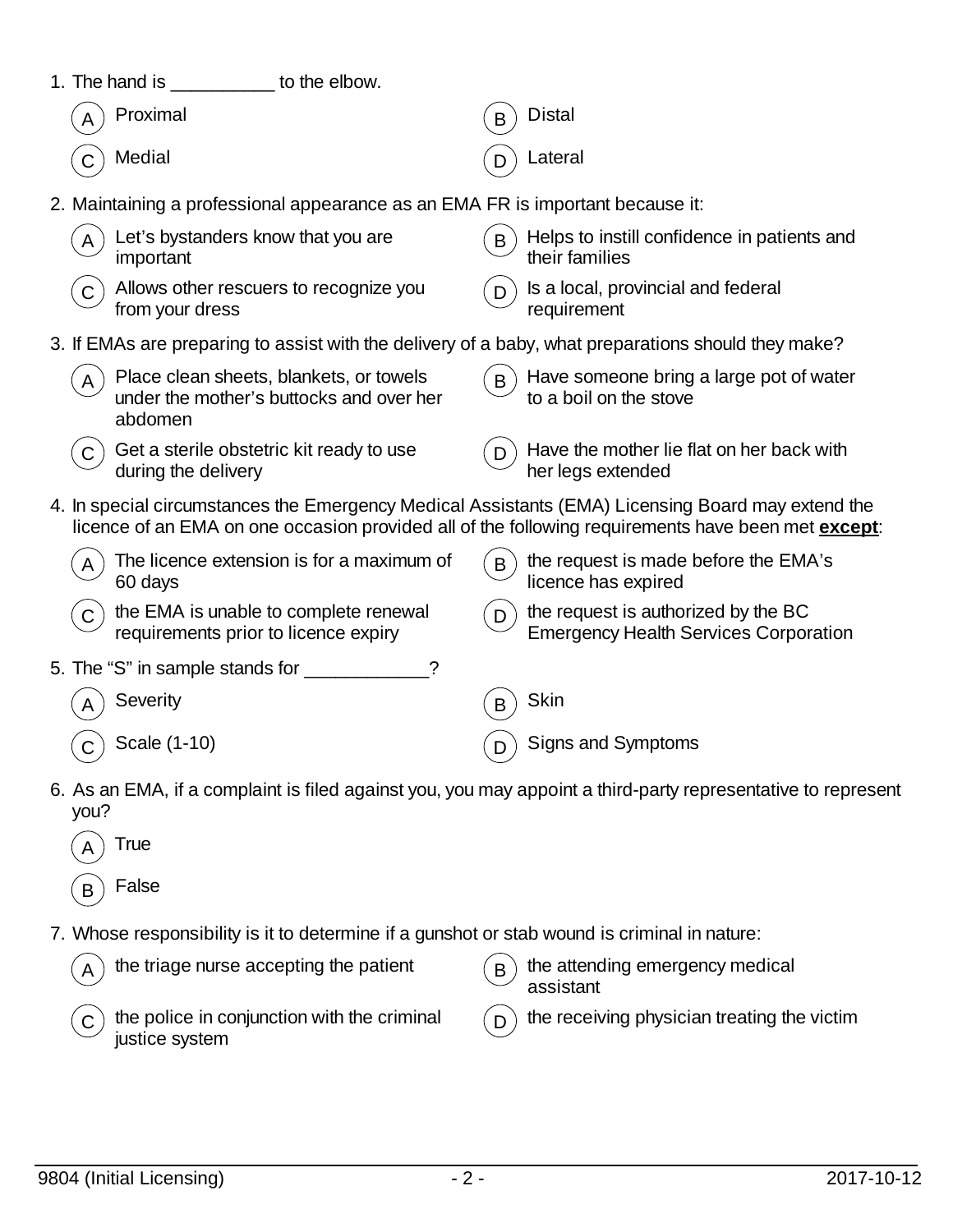8. The appropriate size BVM for using on a patient that weighs 5 kilograms would be?

| $(A)$ Adult BVM              |
|------------------------------|
| $\widehat{\Omega}$ Child BVM |

9. The Emergency Medical Assistants Regulation includes, as a condition on every licence that EMAs must

 $\overline{R}$  Infant BVM

comply with the Emergency Health Services Act, and the regulations including without limitation the Code of Ethics set out in Schedule 3.



10. In a cardiac arrest with 2 rescuers, an oropharyngeal airway should be measured and inserted and oxygen applied:

| A | While the EMA-First Responder is<br>assessing the airway                   | B | Prior to ventilating the patient                                                          |
|---|----------------------------------------------------------------------------|---|-------------------------------------------------------------------------------------------|
| C | As soon as practical after the AED<br>protocol is started                  | D | After 4 minutes of CPR                                                                    |
|   | 11. A hand-off report should include:                                      |   |                                                                                           |
| A | Patient age and gender, chief complaint,<br>SAMPLE, interventions          | B | Level of consciousness, patient age and<br>gender, chief complaint, insurance<br>provider |
|   | Secondary assessment findings, patient<br>name, circulation status, SAMPLE |   | Patient responses, airway status,<br>treatments, estimated time of arrival                |
|   | 12. When should cooling for a significant burn be initiated?               |   |                                                                                           |
|   | During the rescue scene evaluation                                         | B | During the primary survey                                                                 |
|   | During the secondary survey                                                |   | After the secondary survey                                                                |
| Е | During transport                                                           |   |                                                                                           |

- 13. An emergency medical assistant is required to disclose all gunshot wounds regardless of origin .
	- **True** False
- 14. In emergency situations where an emergency medical assistant (EMA) discovers a patient has an advance directive and a "No CPR" or "DNR" order, the EMA must comply with the most recently dated document. Which document prevails if both documents have the same date?

| $\binom{1}{A}$ the "No CPR" Order | $\binom{1}{B}$ the advance directive |
|-----------------------------------|--------------------------------------|
| $\binom{1}{C}$ the "DNR" Order    |                                      |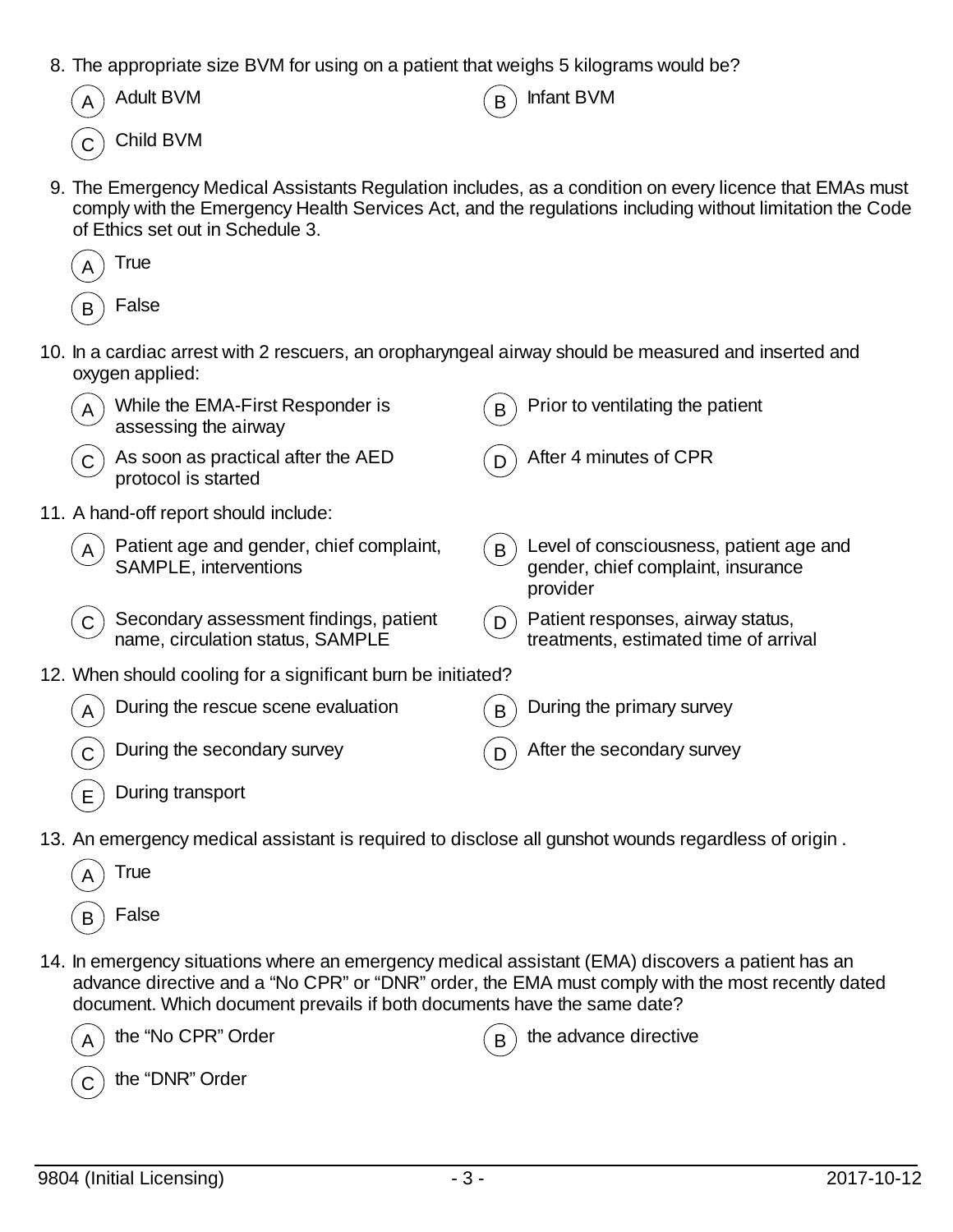- 15. At the scene of a stabbing, you see a knife you believe was used in the incident next to the unconscious patient. What should you do with the knife?
	- Pick it up, using a dressing or bandage, and place it in a plastic bag to give to the police
	- $\mathcal{L}_{\mathbf{C}}$  Be careful not to touch the handle as you move the knife carefully away from the patient

- $\mathbf{B}$  Avoid touching or moving the knife unless it causes a safety hazard, or interferes with care
- $(D)$  Note the knife's exact position; move it away from the patient, and save it for the police
- 16. All persons providing health care run some risk of being named a party in a legal action.

| True  |
|-------|
| False |

- 17. Using the FAST tool, how do you determine if a patient is experiencing arm weakness or paralysis?
	- one arm doesn't move or drifts downward when the patient closes eyes, extends both arms out with palms **up** for 10 seconds
	- $(C)$  one arm doesn't move or drifts downward when the patient closes eyes, extends both arms out with palms **down** for 10 seconds
- $B$ ) both arms move when the patient closes eyes, extends both arms out with palms **up** for 10 seconds
- $(D)$  both arms move when the patient closes eyes, extends both arms out with palms **down** for 10 seconds
- 18. What information is required to be reported to police in the event of a gunshot wound or stabbing?

- $C$ ) the name and location of the health care facility or where the emergency medical assistant treated the individual
- all of the answers  $(B)$  the fact that the person is being treated, or has been treated
	- $\Box$ ) the injured person's name, if known
- 19. Adequate breathing is characterized by all of the following **except:**
	- Regular rhythm  $(B)$  Regular wheezing Equal chest expansion  $\binom{n}{p}$  Effortless breathing
- 20. EMAs arrive on scene for a newborn presenting with HR 42, absent respirations, peripheral cyanosis, no meconium staining, and clear airway, maintained with a head-tilt chin-lift. After tactile stimulation and warming the newborn is not responding. What should the next treatment be?

| $\left(\begin{matrix}A\end{matrix}\right)$ Begin CPR                     | $\binom{1}{B}$ Insert advanced airway      |  |  |
|--------------------------------------------------------------------------|--------------------------------------------|--|--|
| $\left(\begin{matrix} 0 \\ 0 \end{matrix}\right)$ Provide blow-by oxygen | $\binom{1}{D}$ Begin to ventilate with BVM |  |  |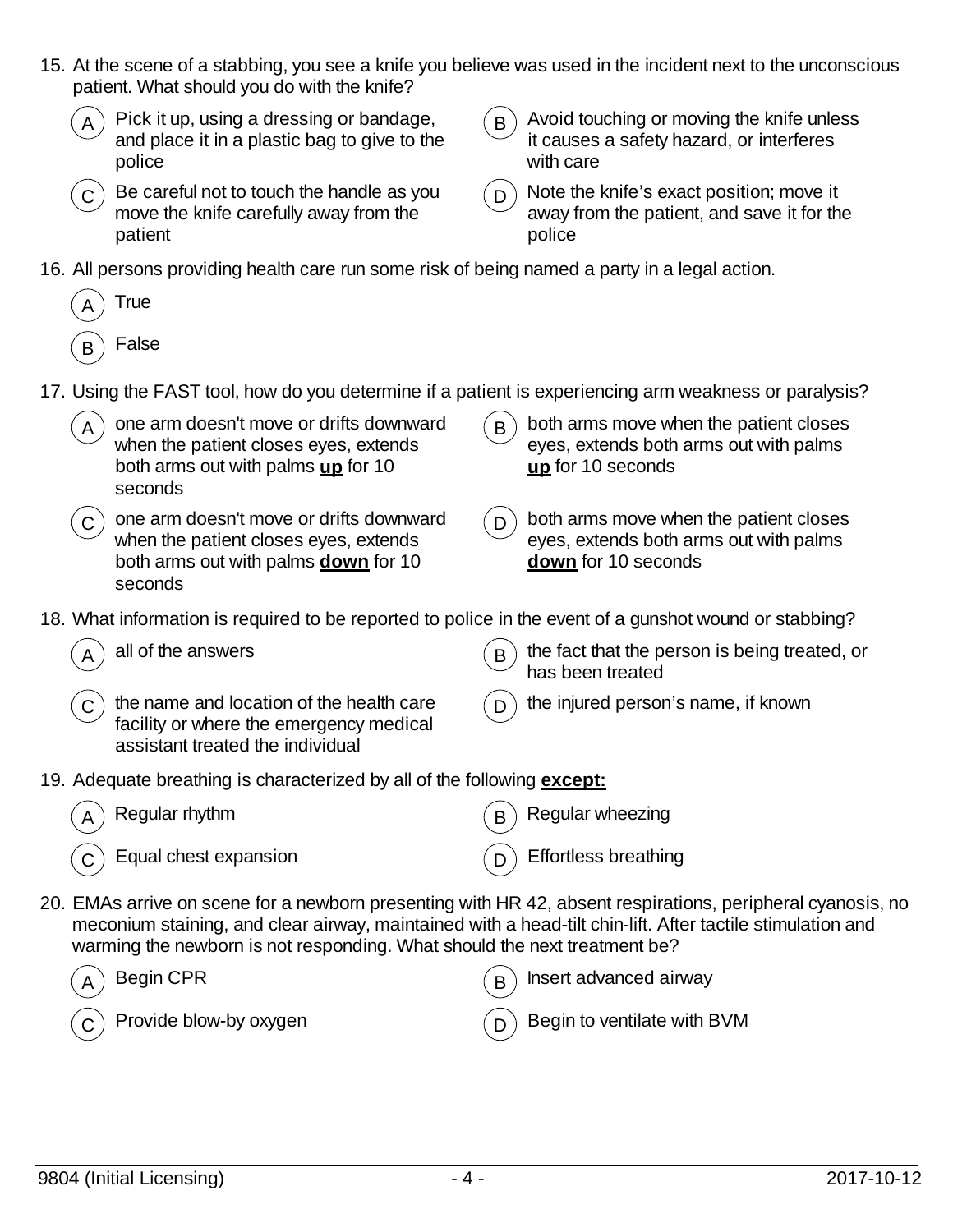21. CPR is not recommended on children who are victims of cold water drowning when they have been submerged for more than 45 minutes.

|             | submerged for more than 45 minutes.                                                                                                                                                                   |   |                                                                                                                      |
|-------------|-------------------------------------------------------------------------------------------------------------------------------------------------------------------------------------------------------|---|----------------------------------------------------------------------------------------------------------------------|
|             | True                                                                                                                                                                                                  |   |                                                                                                                      |
| B           | False                                                                                                                                                                                                 |   |                                                                                                                      |
|             | 22. A burn that presents with reddening of the skin, blisters and severe pain may be classified as:                                                                                                   |   |                                                                                                                      |
| Α           | Superficial                                                                                                                                                                                           | B | <b>Partial thickness</b>                                                                                             |
|             | <b>Full thickness</b>                                                                                                                                                                                 |   |                                                                                                                      |
|             | 23. Each of the following is considered an emergency move except:                                                                                                                                     |   |                                                                                                                      |
|             | Shoulder drag                                                                                                                                                                                         | B | Piggyback carry                                                                                                      |
|             | Cradle carry                                                                                                                                                                                          | D | Fore and aft lift                                                                                                    |
|             | 24. You should consider the patient of a motor vehicle rollover incident as unstable, even if he/she was<br>wearing a seatbelt.                                                                       |   |                                                                                                                      |
|             | True                                                                                                                                                                                                  |   |                                                                                                                      |
| B           | False                                                                                                                                                                                                 |   |                                                                                                                      |
|             | the employer/fire department is to:                                                                                                                                                                   |   | 25. The <b>best way</b> to ensure that you meet the expectations of the licensing board, the public, your peers, and |
|             | Know your level of licence                                                                                                                                                                            | B | Always act in the best interest of the<br>patient                                                                    |
| $\mathsf C$ | Act confident and in control while you<br>provide care                                                                                                                                                | D | Attend all ongoing education sessions                                                                                |
| E           | Record everything well on the pre-hospital<br>care report                                                                                                                                             |   |                                                                                                                      |
|             | 26. To avoid inadequate CPR compressions due to fatigue, rescuers should:                                                                                                                             |   |                                                                                                                      |
| A           | Verbally encourage a tiring rescuer to<br>continue even though they are tiring                                                                                                                        |   | Compress at a slower rate                                                                                            |
| C           | Rotate compression duty every 2 minutes                                                                                                                                                               | D | Compress to a more shallow depth                                                                                     |
| check.      | 27. Place the components of the "Primary Survey" in the order they are to be completed: 1) Airway 2)<br>Breathing Check 3) Rapid Body Survey 4) LOC using AVPU 5) Circulation Check 6) Delicate Spine |   |                                                                                                                      |
|             | 6,5,1,3,2,4                                                                                                                                                                                           |   | 1,2,3,4,5,6                                                                                                          |
|             | 6, 5, 3, 1, 2, 4                                                                                                                                                                                      |   | 4, 6, 1, 2, 5, 3                                                                                                     |
|             |                                                                                                                                                                                                       |   |                                                                                                                      |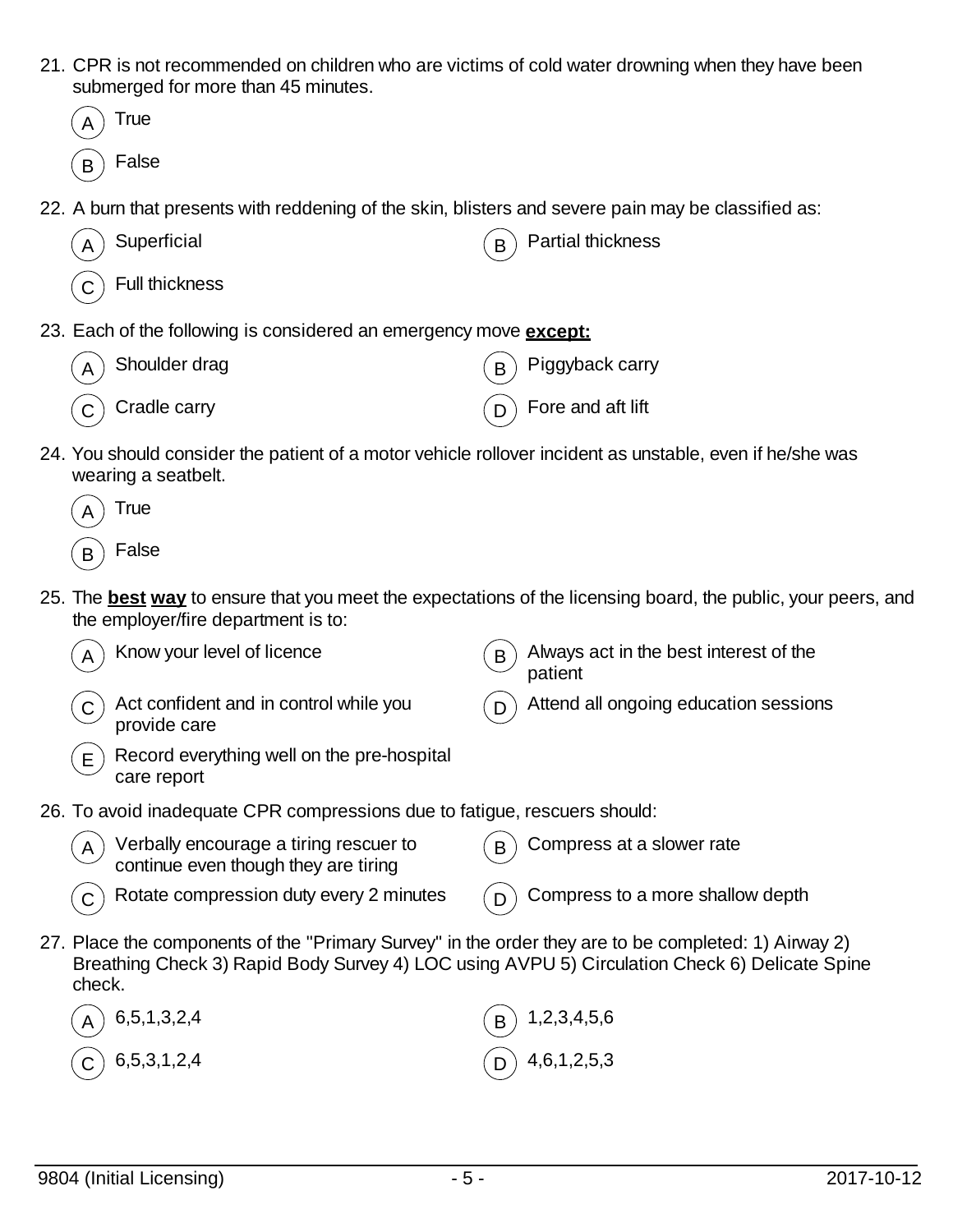| 28. Which of the following statutes creates the Emergency Medical Assistants Licensing Board?                                                                                                                                                                                             |                                                                                       |
|-------------------------------------------------------------------------------------------------------------------------------------------------------------------------------------------------------------------------------------------------------------------------------------------|---------------------------------------------------------------------------------------|
| <b>Emergency Medical Assistants Act</b>                                                                                                                                                                                                                                                   | <b>Emergency Health Services Act</b><br>B                                             |
| <b>Health Professions Act</b>                                                                                                                                                                                                                                                             | <b>Good Samaritan Act</b>                                                             |
| 29. The Emergency Health Services Act defines the term "emergency health service" as:                                                                                                                                                                                                     |                                                                                       |
| first aid or other health care provided in<br>circumstances in which it is necessary to<br>provide the first aid or other health care<br>without delay in order to preserve an<br>individual's life, prevent or alleviate<br>serious physical or mental harm, or<br>alleviate severe pain | the ability to practice medicine by an<br>$\mathsf{B}$<br>emergency medical assistant |
| a conveyance that is used for the transport<br>of patients requiring medical attention                                                                                                                                                                                                    | the provision of medical services solely<br>D<br>within the hospital setting          |
| 30. Gunshot and stab wound legislation is not intended to capture stab wounds that have been:                                                                                                                                                                                             |                                                                                       |
| self-inflicted or are accidental                                                                                                                                                                                                                                                          | assessed, treated and released at the<br>B<br>scene                                   |
| determined to be non-life threatening                                                                                                                                                                                                                                                     | assessed and released before transport                                                |
| 31. Which two structures block the airway in a person with a reduced LOC?                                                                                                                                                                                                                 |                                                                                       |
| Tongue and esophagus                                                                                                                                                                                                                                                                      | Tongue and ulna<br>B                                                                  |
| Esophagus and trachea                                                                                                                                                                                                                                                                     | Tongue and epiglottis                                                                 |
| 32. You would describe an adult as having rapid breathing if they are breathing                                                                                                                                                                                                           |                                                                                       |
| 15-20 breaths per minute with a rapid<br>radial pulse                                                                                                                                                                                                                                     | more than 20 breaths per minute not<br>B<br>brought on by exercise or exertion        |
| 30 breaths per minute brought on by<br>exercise or exertion                                                                                                                                                                                                                               | 12 to 20 breaths per minute without a<br>D<br>radial pulse                            |
| 33. All of the following are examples of external factors that can affect assessment <b>except:</b>                                                                                                                                                                                       |                                                                                       |
| The attitude of family members                                                                                                                                                                                                                                                            | An uncooperative patient<br>B                                                         |
| Distracting injuries                                                                                                                                                                                                                                                                      | Scene chaos<br>D                                                                      |
| Personal attitudes<br>E                                                                                                                                                                                                                                                                   |                                                                                       |
| 34. If the mechanism of injury alerts you to spinal or head trauma, you open the airway using:                                                                                                                                                                                            |                                                                                       |
| crossed over finger technique<br>A                                                                                                                                                                                                                                                        | head tilt chin lift<br>B                                                              |
| modified jaw thrust<br>C                                                                                                                                                                                                                                                                  | oral airway<br>D                                                                      |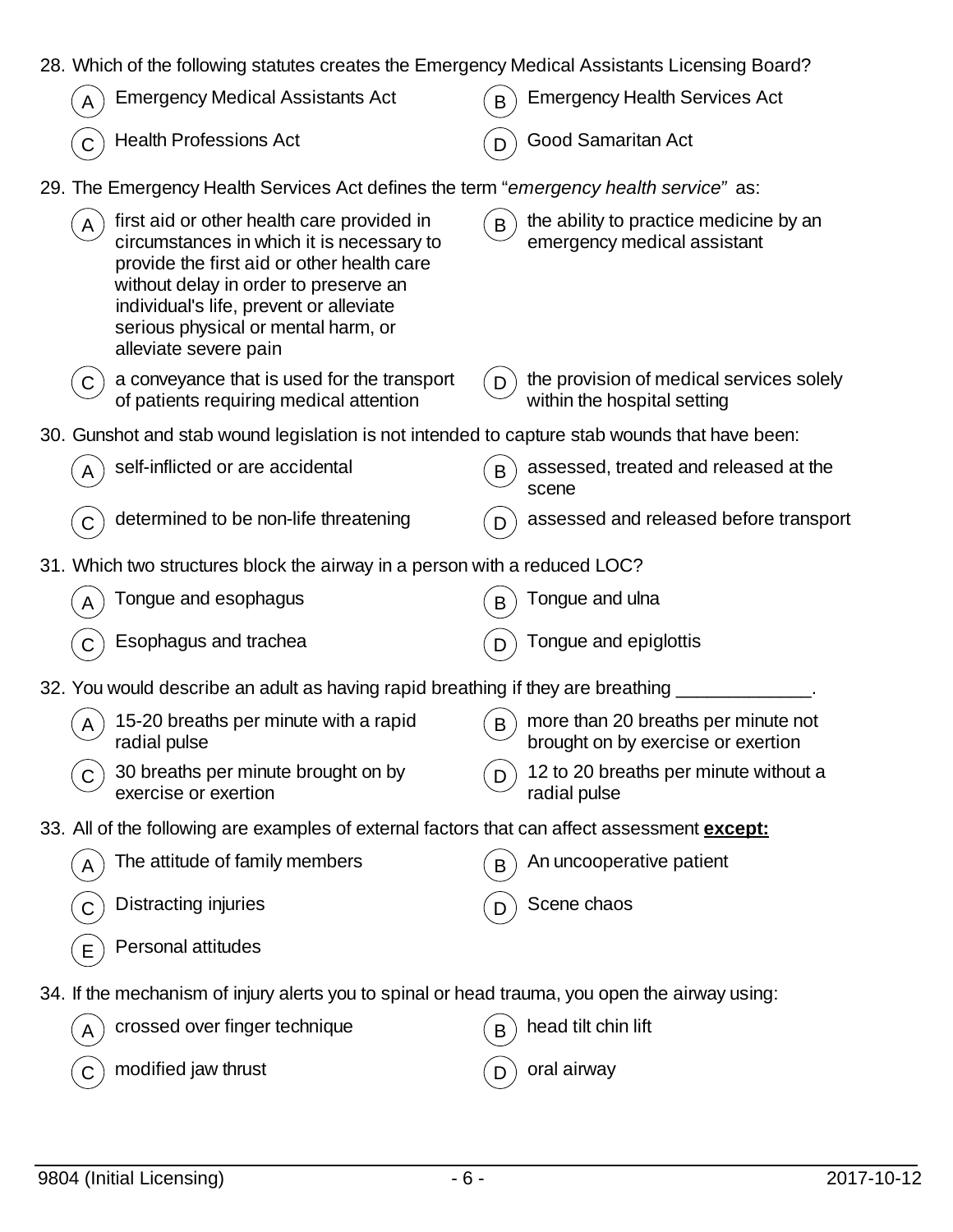35. An Emergency Medical Assistant (EMA) must notify the Emergency Medical Assistants Licensing Board within how many days of legally changing his or her name?

|              | 7 days                                                                                   | B  | 14 days                                                                                                                                                                                                                                                                                                                                                                                                                                                                                                                                                                                                                                                                                                                                                          |
|--------------|------------------------------------------------------------------------------------------|----|------------------------------------------------------------------------------------------------------------------------------------------------------------------------------------------------------------------------------------------------------------------------------------------------------------------------------------------------------------------------------------------------------------------------------------------------------------------------------------------------------------------------------------------------------------------------------------------------------------------------------------------------------------------------------------------------------------------------------------------------------------------|
|              | 30 days                                                                                  |    | 60 days                                                                                                                                                                                                                                                                                                                                                                                                                                                                                                                                                                                                                                                                                                                                                          |
|              |                                                                                          |    |                                                                                                                                                                                                                                                                                                                                                                                                                                                                                                                                                                                                                                                                                                                                                                  |
| A            | heaving respirations, then laboured<br>breathing                                         | B  | failing respirations, then respiratory arrest                                                                                                                                                                                                                                                                                                                                                                                                                                                                                                                                                                                                                                                                                                                    |
| C            | respiratory emergency, then heaving<br>respirations                                      | D  | cardiac arrest, then respiratory arrest                                                                                                                                                                                                                                                                                                                                                                                                                                                                                                                                                                                                                                                                                                                          |
|              |                                                                                          |    |                                                                                                                                                                                                                                                                                                                                                                                                                                                                                                                                                                                                                                                                                                                                                                  |
| A            | Implied consent                                                                          | B  | Advance directive                                                                                                                                                                                                                                                                                                                                                                                                                                                                                                                                                                                                                                                                                                                                                |
|              | <b>Expressed consent</b>                                                                 |    | Substituted consent                                                                                                                                                                                                                                                                                                                                                                                                                                                                                                                                                                                                                                                                                                                                              |
|              |                                                                                          |    |                                                                                                                                                                                                                                                                                                                                                                                                                                                                                                                                                                                                                                                                                                                                                                  |
|              | Child pads                                                                               |    | Adult pads                                                                                                                                                                                                                                                                                                                                                                                                                                                                                                                                                                                                                                                                                                                                                       |
|              |                                                                                          |    |                                                                                                                                                                                                                                                                                                                                                                                                                                                                                                                                                                                                                                                                                                                                                                  |
|              | Assuming a knee-chest position                                                           | B  | Breathing in and out in a shallow<br>"panting" pattern                                                                                                                                                                                                                                                                                                                                                                                                                                                                                                                                                                                                                                                                                                           |
| $\mathsf C$  | Alternately tensing and relaxing all the<br>muscles in her body                          | I) | Focusing on an object in the room while<br>regulating her breathing                                                                                                                                                                                                                                                                                                                                                                                                                                                                                                                                                                                                                                                                                              |
|              |                                                                                          |    |                                                                                                                                                                                                                                                                                                                                                                                                                                                                                                                                                                                                                                                                                                                                                                  |
| A            | The patient's neck muscles will strain                                                   | B  | The chest will rise and fall                                                                                                                                                                                                                                                                                                                                                                                                                                                                                                                                                                                                                                                                                                                                     |
| Ü            | The patient's abdomen will begin to<br>distend                                           | D  | There will be resistance                                                                                                                                                                                                                                                                                                                                                                                                                                                                                                                                                                                                                                                                                                                                         |
|              |                                                                                          |    |                                                                                                                                                                                                                                                                                                                                                                                                                                                                                                                                                                                                                                                                                                                                                                  |
| A            | it provides protection against becoming<br>infected with common communicable<br>diseases | B  | it prevents the EMA-FR from infecting the<br>patient                                                                                                                                                                                                                                                                                                                                                                                                                                                                                                                                                                                                                                                                                                             |
| $\mathsf{C}$ | it protects against a variety of infections<br>including influenza, meningitis, and AIDS | D  | it eliminates the need to wear Personal<br>Protective Equipment (PPE)                                                                                                                                                                                                                                                                                                                                                                                                                                                                                                                                                                                                                                                                                            |
|              |                                                                                          |    |                                                                                                                                                                                                                                                                                                                                                                                                                                                                                                                                                                                                                                                                                                                                                                  |
| A            | Nervous                                                                                  | B  | Integumentary                                                                                                                                                                                                                                                                                                                                                                                                                                                                                                                                                                                                                                                                                                                                                    |
|              | Musculoskeletal                                                                          |    | Circulatory                                                                                                                                                                                                                                                                                                                                                                                                                                                                                                                                                                                                                                                                                                                                                      |
|              |                                                                                          |    | am row many days or logally brianging ms or nor namo:<br>36. If respiratory distress is not treated, what two steps will follow?<br>37. A conscious patient has refused care from an EMA. The patient suddenly becomes unconscious. The<br>EMA can legally provide emergency care despite the initial refusal. This is an example of:<br>38. What AED pads would you use on a patient that is 9 years of age?<br>39. Which of the following can help a woman cope with the pain and discomfort of labour?<br>40. What should an EMA-FR observe to indicate that bag valve mask ventilations are adequate?<br>41. The benefit for a EMA-FR to obtain immunizations is that:<br>42. The heart, blood, and blood vessels are major components of which body system? |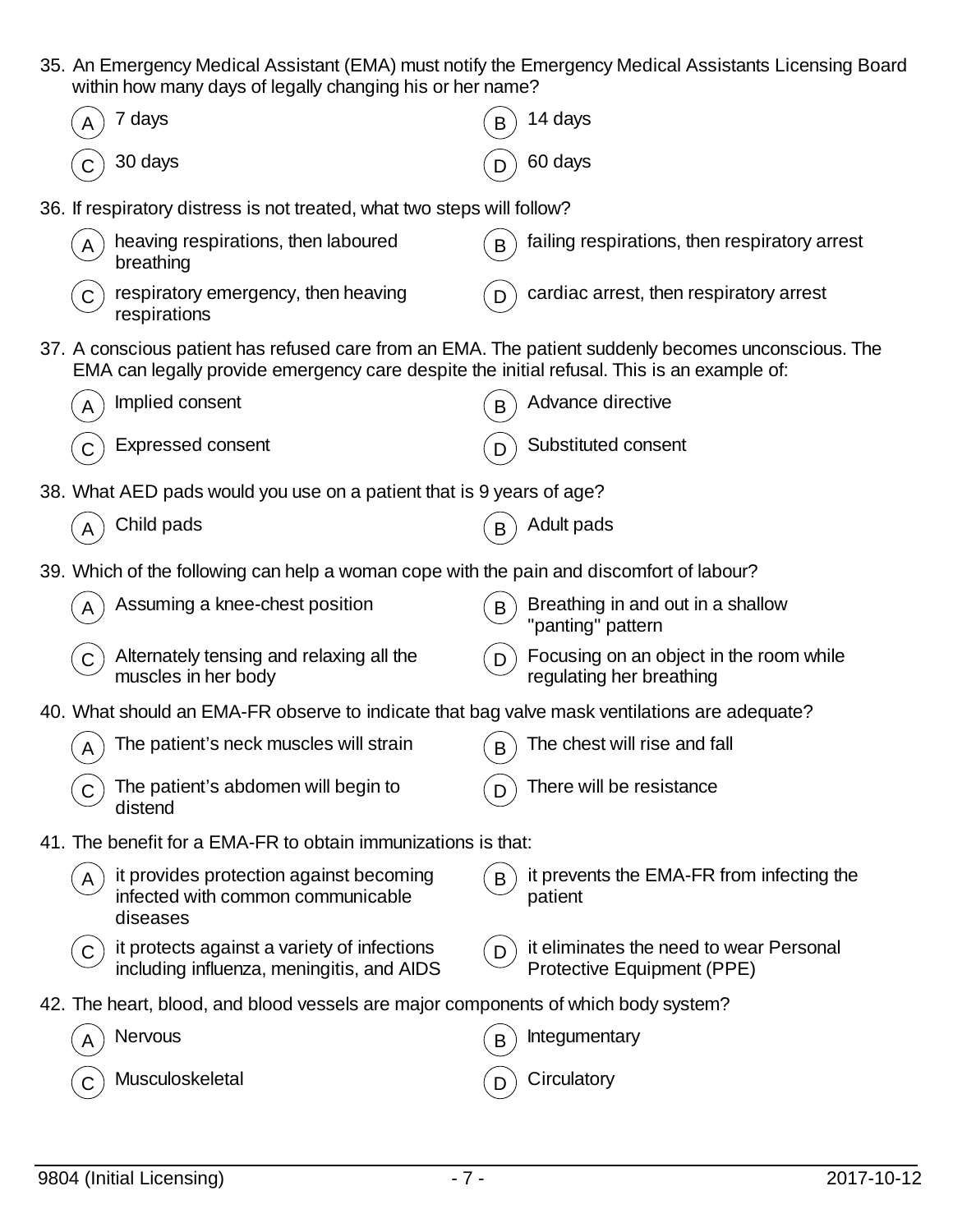- 43. The purpose of the emergency medical assistant (EMA) Code of Ethics is to:
- provide general principles of ethical conduct to guide emergency medical assistants in meeting their duties to the public and to the profession  $\mathbf{B}$ ) provide registrants with critical decisionmaking skills around patient care  $\mathcal{L}_{\mathbf{C}}$  provide information to the public on how emergency medical assistants (EMA's) are to behave professionally  $D$ ) communicate to the employer the appropriate code of conduct for emergency medical assistants (EMA's) 44. What is an advance directive? none of the answers  $(B)$  a document in which a capable adult names a representative and sets out the type and scope of decisions that the representative may make on behalf of the adult if the adult becomes incapable  $\left( \mathbf{C}\right)$  a written instruction made by a capable adult who gives or refuses consent to health care in the event that the adult is not capable of giving instruction at the time the health care is required  $(D)$  a written summary of the capable adult's wishes to guide their temporary substitute decision-maker or representative if called to make a health care decision where the adult is incapable of making a decision 45. You should use the "Patient Assessment Model" during trauma calls, but not medical calls.
- **False** 46. Which of the following best describes disinfection? the process of preparing equipment for cleaning  $B$ ) the process of making the body immune to specific bacteria  $\sigma$ ) the process of using a chemical to kill disease-producing microorganisms on equipment  $\mathbf{D}$ ) the process of physically removing gross materials from equipment such as dirt, blood or vomit 47. The purpose of the pre-hospital care report is to: Document the care you provided  $(B)$  Transfer patient information from one person to another Provide legal documentation  $(D)$  All of the answers Improve your EMS system 48. While doing good CPR you feel ribs breaking. You should: Start abdominal thrusts  $(B)$  Move to different hand placement on chest Maintain CPR at original rate and pressure  $D$  Continue but use less pressure Stop CPR

**True**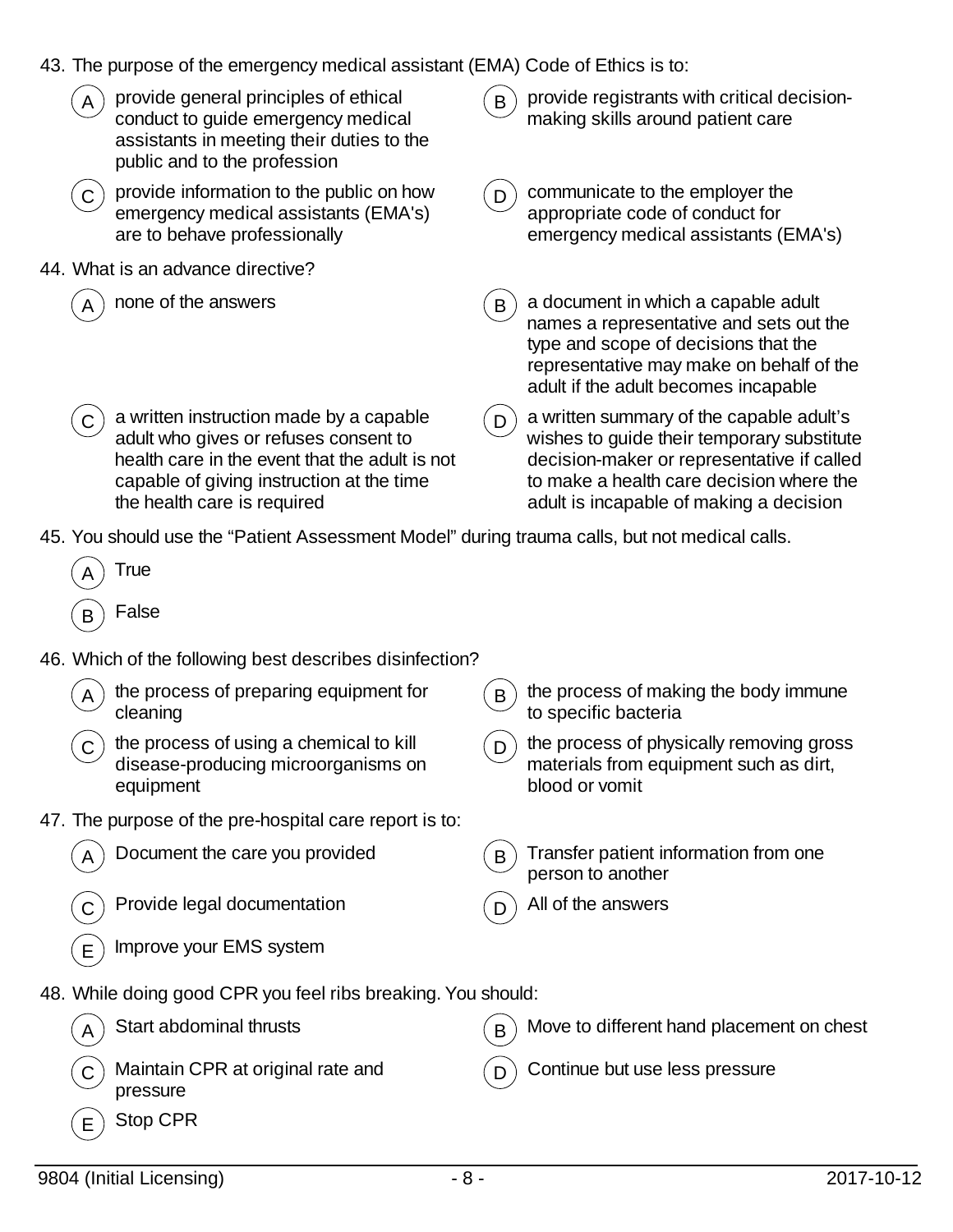| 49. Before applying direct pressure to a bleeding wound, the EMA-FR should:                                                                                    |                                                                                                              |
|----------------------------------------------------------------------------------------------------------------------------------------------------------------|--------------------------------------------------------------------------------------------------------------|
| treat the patient for shock                                                                                                                                    | take and record pulse rate<br>B                                                                              |
| assess the amount of blood loss                                                                                                                                | put on personal protective equipment<br>D                                                                    |
| them up using the same towel.                                                                                                                                  | 50. Following delivery, it is important to prevent hypothermia by immediately drying the infant and wrapping |
| True                                                                                                                                                           |                                                                                                              |
| False<br>B                                                                                                                                                     |                                                                                                              |
| 51. For a conscious infant with an airway obstruction the First Responder should:                                                                              |                                                                                                              |
| Deliver alternating 5 back blows and 5<br>chest thrusts                                                                                                        | Deliver repeated abdominal thrusts<br>B                                                                      |
| Deliver 8 abdominal thrusts                                                                                                                                    | Deliver 15 back blows<br>D                                                                                   |
| 52. An adult patient with respiratory distress, a breathing rate of < 8, and central cyanosis, should have<br>respirations assisted by bag/valve/mask.         |                                                                                                              |
| True                                                                                                                                                           |                                                                                                              |
| False<br>B                                                                                                                                                     |                                                                                                              |
| 53. Ideally who should be responsible for pushing the "Shock" button on the AED?                                                                               |                                                                                                              |
| Whoever is closest to the AED                                                                                                                                  | The EMA-FR who is ventilating the patient<br>B                                                               |
| The EMA-FR who is doing the chest<br>compressions                                                                                                              | The officer in charge<br>D                                                                                   |
| 54. You should address a patient by name whenever possible, however you should not address an elderly<br>patient by their first name, unless invited to do so. |                                                                                                              |
| True                                                                                                                                                           |                                                                                                              |
| False<br>B                                                                                                                                                     |                                                                                                              |
| 55. The power and authority of the BC Emergency Health Services can be found in:                                                                               |                                                                                                              |
| the Emergency Health Services Act                                                                                                                              | the Emergency Medical Assistant<br>B<br>Regulation                                                           |
| the Good Samaritan Act                                                                                                                                         |                                                                                                              |
|                                                                                                                                                                |                                                                                                              |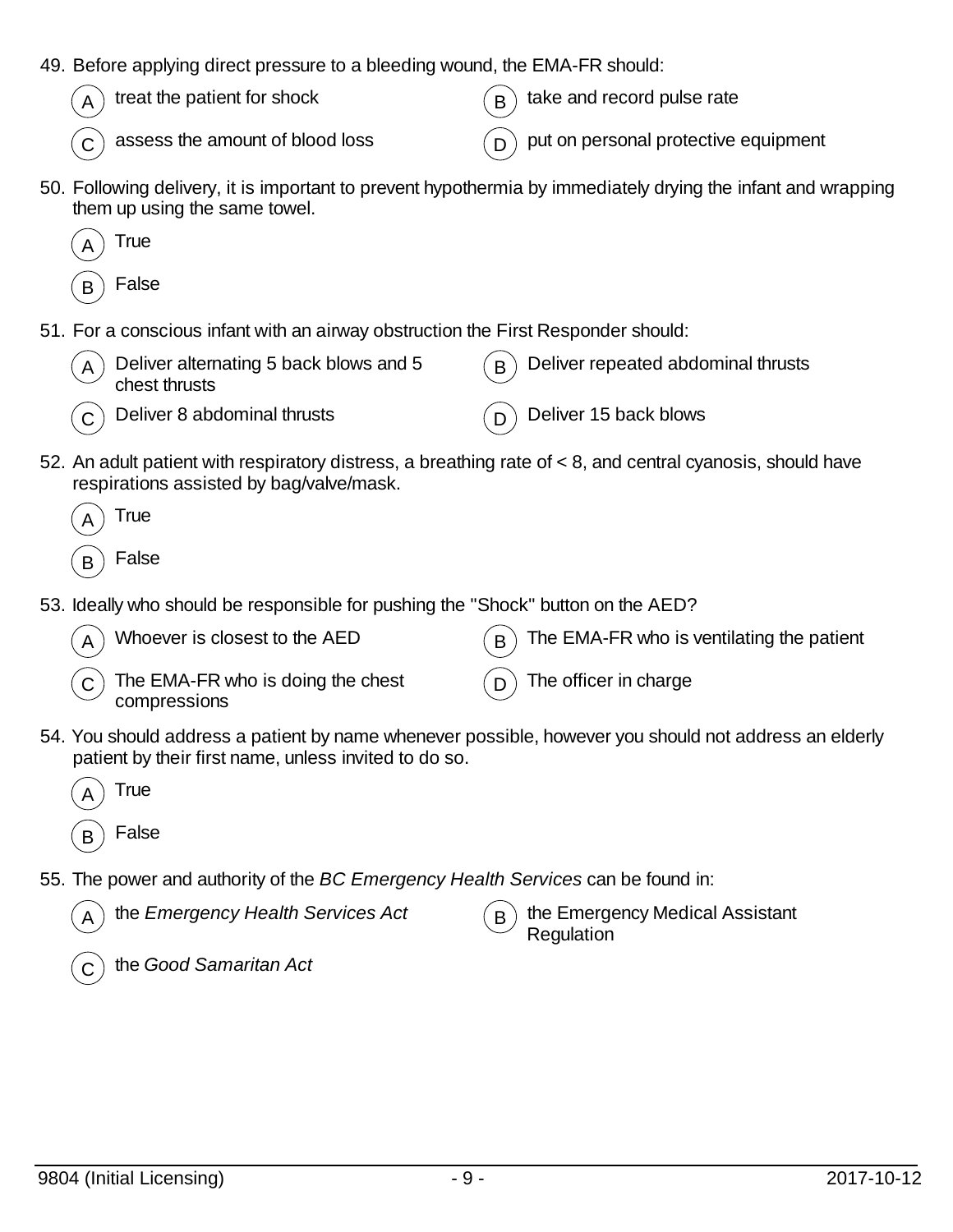| 56. Which of the following is a unique characteristic of a newborn infant?                                                  |                                                                                                           |
|-----------------------------------------------------------------------------------------------------------------------------|-----------------------------------------------------------------------------------------------------------|
| Their chest muscles are not fully<br>developed so they appear to "belly<br>breath"                                          | They may be scared of the EMA-FR                                                                          |
| They breath at the same rate as an adult                                                                                    | Even though they cannot talk they fully<br>D<br>understand what you say to them                           |
| 57. Which is often the first and <b>most</b> important sign or symptom of a serious head injury?                            |                                                                                                           |
| Severe pain or pressure in the head                                                                                         | Altered level of consciousness<br>B                                                                       |
| Blood or fluid in the ears                                                                                                  | Seizures or convulsions<br>D                                                                              |
| 58. The "L" in sample stands for ____<br>?                                                                                  |                                                                                                           |
| Likes and dislikes                                                                                                          | Level of consciousness<br>B                                                                               |
| Leading up to injury                                                                                                        | Last oral intake<br>D                                                                                     |
| 59. EMAs must be able to function independently in a non-structured, constantly changing environment.<br>True<br>False<br>B |                                                                                                           |
| The danger of rupturing the sac that contains the amniotic fluid around the newborn is that:<br>60.                         |                                                                                                           |
| It can lead to infection in the fetus<br>A                                                                                  | It can lead to infection in the mother<br>B                                                               |
| It can cause the mother to be starved of<br>oxygen                                                                          | It can cause the fetus to be starved of<br>D<br>oxygen                                                    |
| 61. When ventilating a non-breathing 3-year old ch34ild, the correct rate would be?                                         |                                                                                                           |
| 12 - 20 times a minute                                                                                                      | 18 - 24 times a minute<br>B                                                                               |
| 8 - 12 times a minute                                                                                                       | 30 - 40 times a minute<br>D                                                                               |
| 62. As an Emergency Medical Assistant (EMA), if a complaint is filed against you with the Emergency<br>ways:                | Medical Assistants Licensing Board, you will be first notified of the complaint in which of the following |
| Your employer will notify you of the<br>complaint                                                                           | A letter from the EMA Licensing Board<br>B                                                                |
| A phone call from a member of the EMA<br><b>Licensing Board</b>                                                             | A phone call from a member of the<br>D<br><b>Investigations Committee</b>                                 |
| 63. To check for a pulse on an infant, the EMA-First Responder should palpate the:                                          |                                                                                                           |
| Carotid artery                                                                                                              | <b>Radial artery</b><br>В                                                                                 |
| <b>Brachial artery</b>                                                                                                      | Femoral artery<br>D                                                                                       |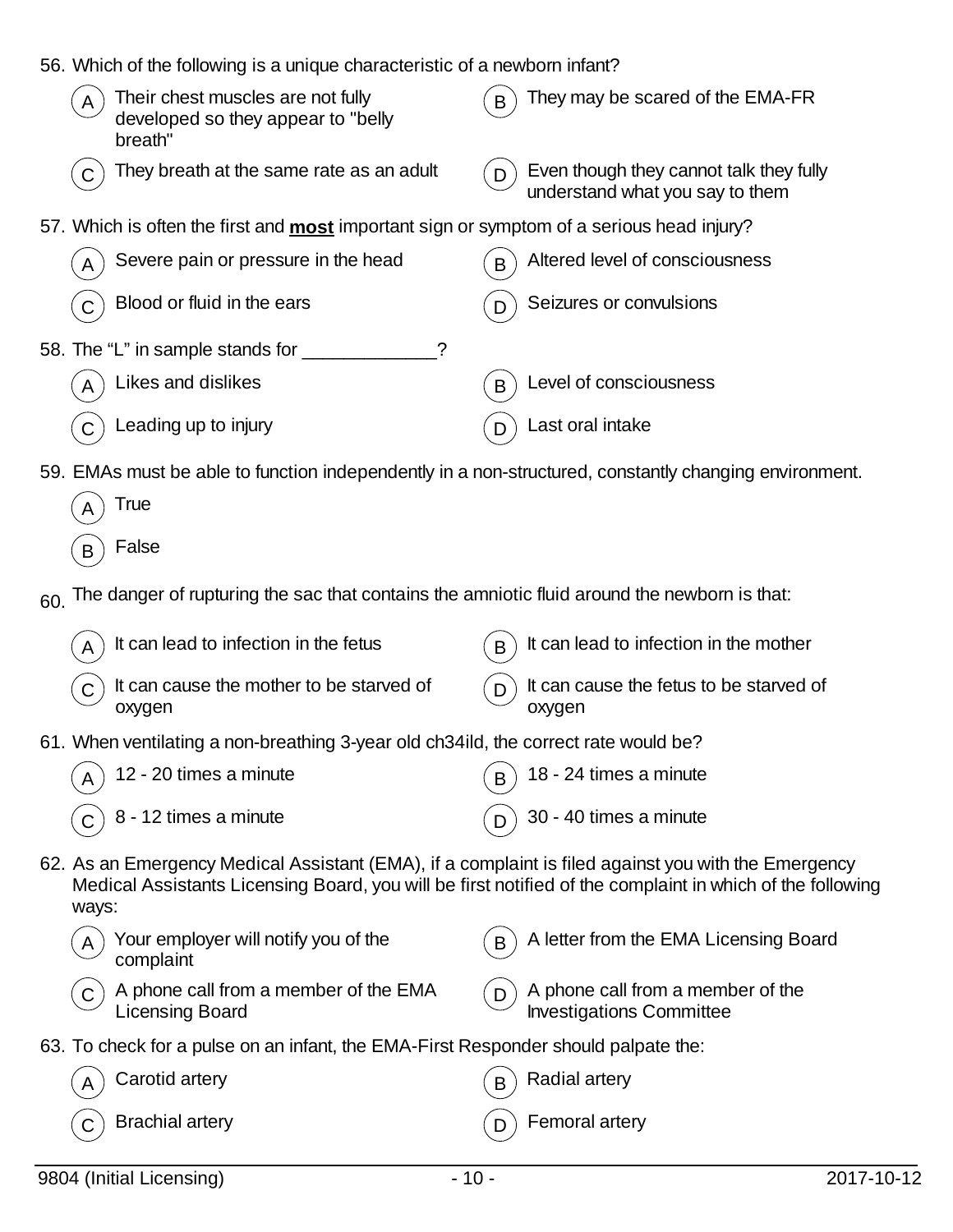|  | 64. The danger of pulling on the umbilical cord is that: |  |  |  |  |  |
|--|----------------------------------------------------------|--|--|--|--|--|
|--|----------------------------------------------------------|--|--|--|--|--|

| $\overline{A}$ If there is a knot in the umbilical cord, it will $\overline{B}$ The newborn tighten |  |
|-----------------------------------------------------------------------------------------------------|--|
|                                                                                                     |  |

can get tangled

 $(C)$  Deadly bleeding can occur  $(D)$  There is no danger of pulling on the umbilical cord

65. The head, chest, abdomen and pelvis are the four main areas of the body that hold a lot of blood.



- **False**
- 66. What two things can you do to increase the chances that a patient will stay oxygenated during a seizure?
- maintain an open airway with an oropharyngeal airway and place a standard mask flowing 10 L/min on the seizing patient's face  $B$ ) maintain an open airway with an oropharyngeal airway and hold a standard mask flowing 10 L/min near but not on the seizing patient's face  $\sigma$ ) maintain an open airway with the recovery position and place a standard mask flowing 10 L/min on the seizing patient's face  $D$  maintain an open airway with the recovery position and hold a standard mask flowing 10 L/min near but not on the seizing patient's face 67. The purpose of the primary survey is to: Ensure the safety of the people at the scene, to identify the mechanism of injury or nature of illness, and to determine any necessary additional resources  $B$ ) Identify and manage life and limb threatening injuries and conditions
	- $C$ ) Identify the patient's chief complaint, establish a baseline set of vital signs and gather information about the patient's injuries and condition



 $(E)$  Gather or give information regarding the patient's status and treatment

- $D$  Allow the EMA-FR to perform medical procedures normally in the domain of a physician
- 68. The carotid pulse of a severely hypothermic patient should be assessed for 30 seconds before starting CPR.



69. For which of the following reasons may the Emergency Medical Assistants (EMA) Licensing Board deny a person access to the "Register"?



a member of the public wishes to know the status of an EMA's licence



- $B$ ) an employer wishes to know the status of an EMA's licence
- $(D)$  the Alberta College of Paramedics wishes to know the status of an EMA's licence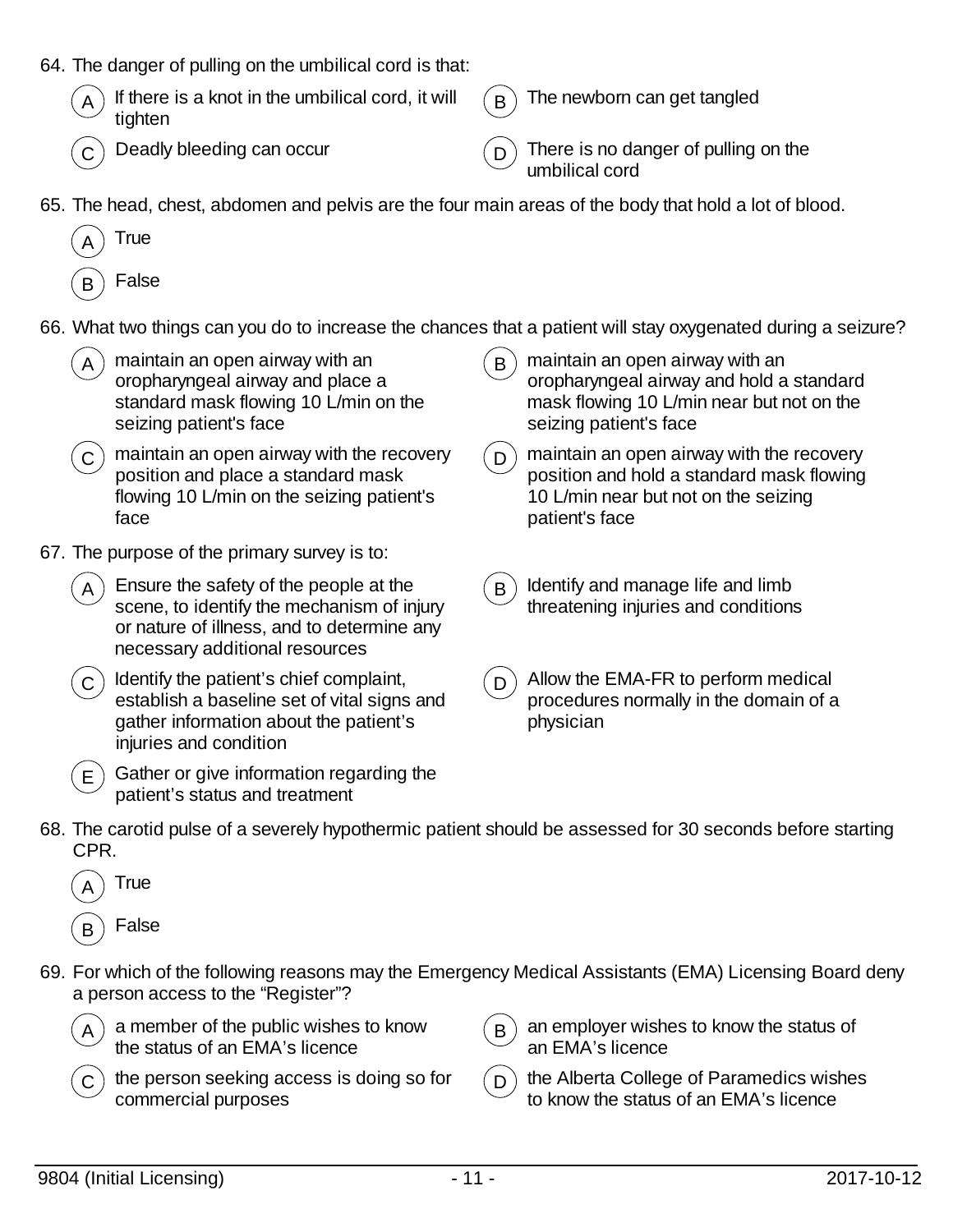| 70. How is a TIA different than a stroke?                                                                                         |                                                                                                              |  |
|-----------------------------------------------------------------------------------------------------------------------------------|--------------------------------------------------------------------------------------------------------------|--|
| there is no facial droop in a TIA                                                                                                 | there are no speech problems in a TIA<br>B                                                                   |  |
| the symptoms are temporary in a TIA                                                                                               | the symptoms are longer lasting in a TIA                                                                     |  |
| an EMA FR? 1) Emergency Health Services Act 2) Good Samaritan Act 3) First Responder Act 4)<br>Mental Health Act 5) Coroners Act. | 71. What are some of the Acts that affect the way you will perform your duties while working/volunteering as |  |
| 1 only                                                                                                                            | 2 only<br>B                                                                                                  |  |
| 1,2,3                                                                                                                             | 1,4,5                                                                                                        |  |
| patient should be managed by:                                                                                                     | 72. Your patient is displaying raccoon eyes and Battle's signs. Fluid is draining from one of his ears. This |  |
| placing the affected ear down to promote<br>A<br>drainage                                                                         | applying a loose clean dressing over the<br>B<br>ear                                                         |  |
| applying indirect pressure only                                                                                                   | applying direct pressure with sterile gauze                                                                  |  |
| 73. Roles of the EMA-FR include all of the below except:                                                                          |                                                                                                              |  |
| Talking to bystanders<br>A                                                                                                        | Obtaining vital signs<br>B                                                                                   |  |
| Gathering scene information                                                                                                       | Providing scene cover<br>D                                                                                   |  |
| Completing documentation<br>E                                                                                                     |                                                                                                              |  |
| 74. The most appropriate first measure to control bleeding from a lacerated wrist is:                                             |                                                                                                              |  |
| direct pressure                                                                                                                   | pressure point<br>B                                                                                          |  |
| elevation<br>C                                                                                                                    | tourniquet<br>D                                                                                              |  |
| 75. Principles of proper lifting include all of the following <b>except:</b>                                                      |                                                                                                              |  |
| Use your legs to lift, not your back                                                                                              | Keep the weight of the object close to your<br>B<br>body                                                     |  |
| Twist for awkward lifting when required                                                                                           | Use commands to communicate with your<br>D<br>partner                                                        |  |
| <b>Physical fitness</b><br>Е                                                                                                      |                                                                                                              |  |
| 76. What are the major mechanisms used by the body to remove heat from the body core?                                             |                                                                                                              |  |
| Dilation of the blood vessels near the skin<br>A<br>and evaporation of sweat                                                      | Reduction of body metabolism rate and<br>B<br>increased breathing rate                                       |  |
| Constriction of blood vessels near the skin<br>C                                                                                  | Increased metabolism of fat and reduced<br>D                                                                 |  |

and shivering

metabolism of carbohydrates